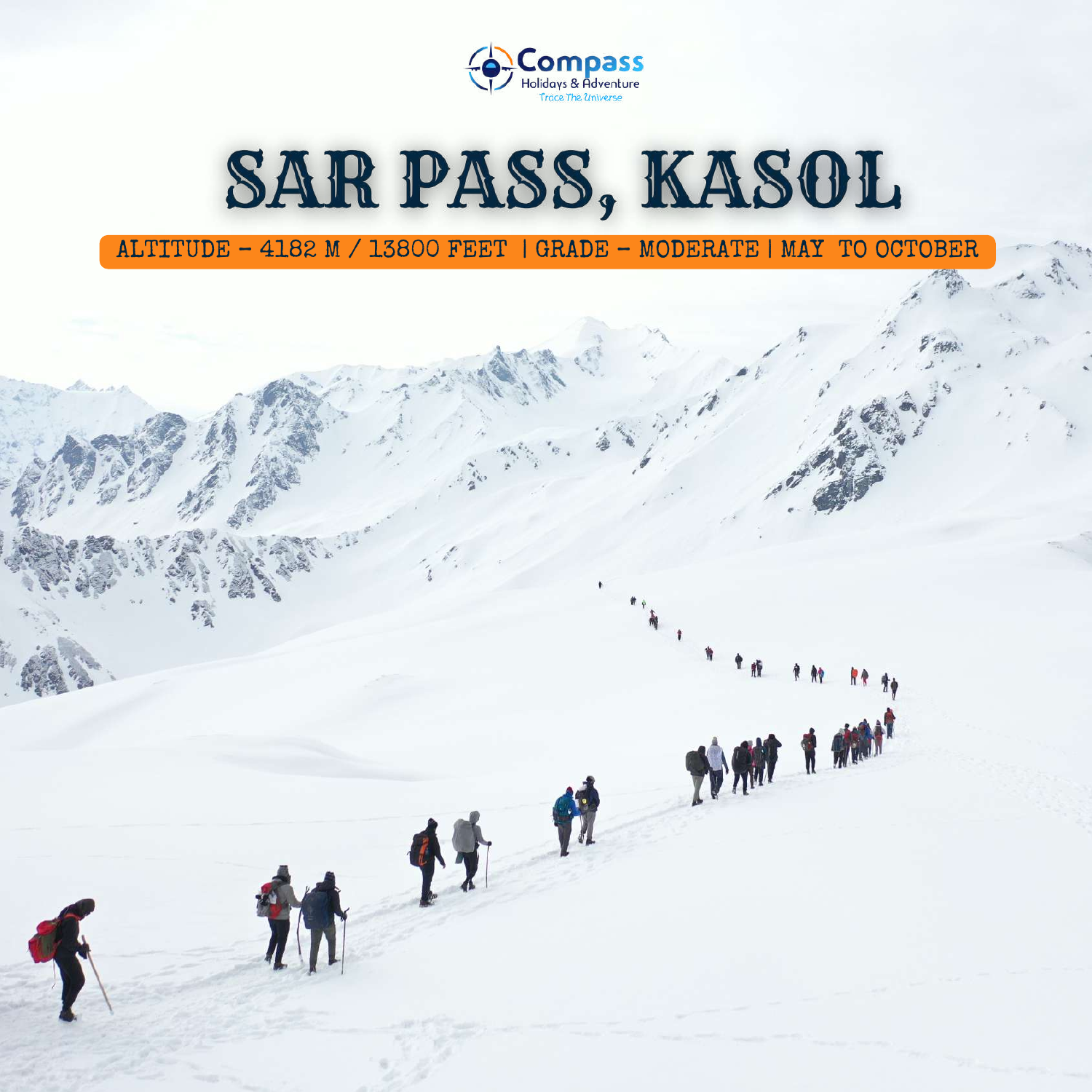# **ESCAPE THE CITY LIFE WITH US L E T ' S BACKPACK & EXPLORE KASOL**

# **ABOUT DESTINATION**

# **Sar Pass Trek, Kasol : An Ideal Trek for Beginner**

Sar Pass Trek is an ideal trek for beginners which will take you to an altitude of 13,800 ft. The Sar Pass Trek starts from Kasol which is famous among the backpackers. Although the climb is tiring at some moments but one gets rewarded by beautiful green meadows, quaint villages, views of snow-covered mountains and the amazing slide after the pass.

#### Just remember!!

It's not about the mountain we conquer, but ourselves. Every mountain is reachable if you just keep walking towards it. If your passion starts with adventure and trekking then this is the best way to get away from all that stress of the noisy cities.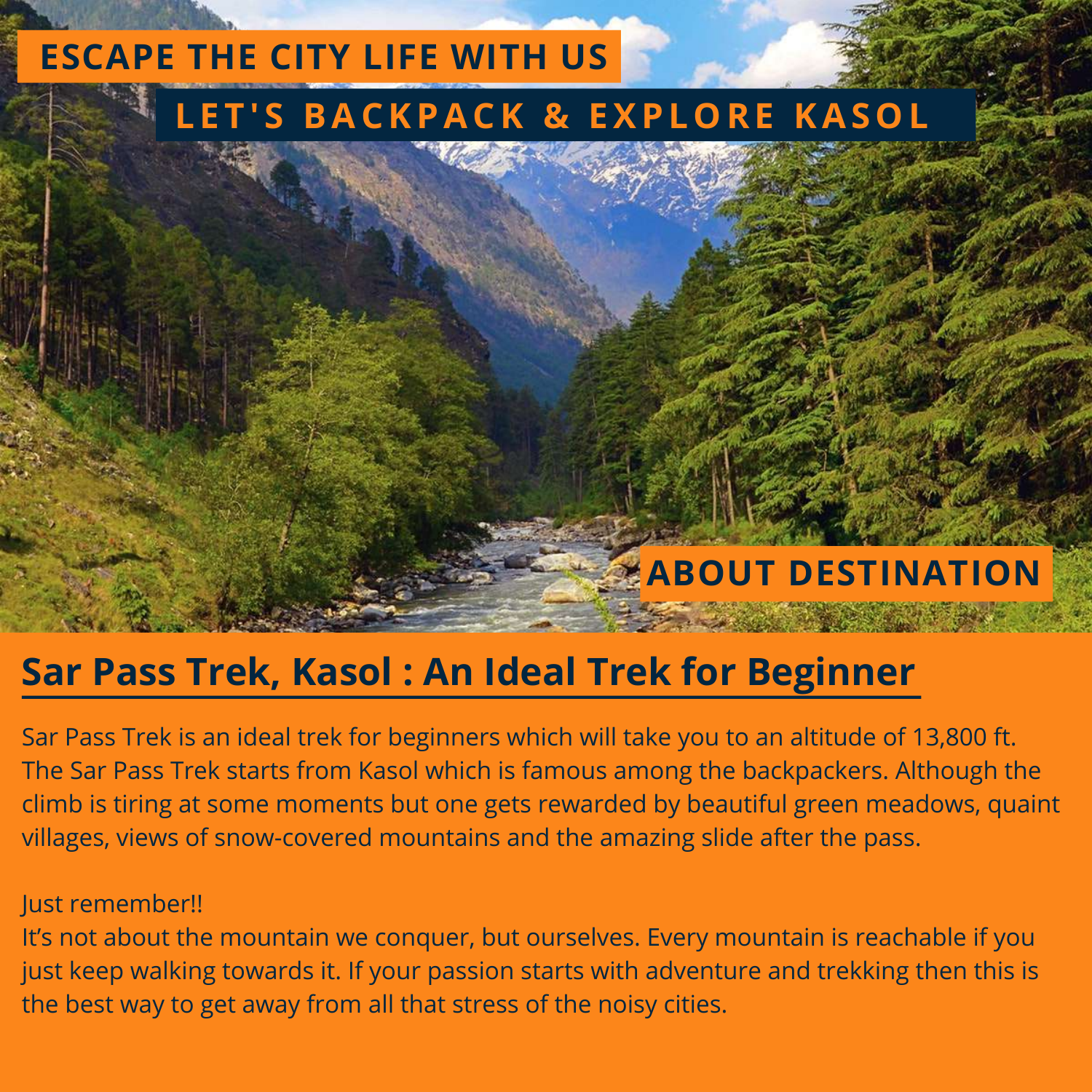# **BRIEF ITINERARY**



# **Day 01 Arrival at Kasol**

Arrival at Kasol - Freshen up & Breakfast - Completing Reporting Process - Briefing Session - Free day for Acclimatization and Market visit - Dinner - Night stay at Kasol

# **Day 02 Kasol to Grahan**

After Breakfast - Trek towards Grahan Village - After reaching Grahan take rest and enjoy Natural beauty of Grahan - Dinner - Night stay at Grahan Village.

# **Day 03 Grahan to Mung Thach**

After Breakfast - Trek towards Mung-thach - After reaching Mung Thach - Take Rest - Enjoy out side Activities- Dinner - Night stay at Mung Thach

**Day 04 Mung Thach to Nagaru**

After Breakfast - Trek towards Nagaru base - After Reaching Nagaru base - Enjoy Beauty of surrounding Mountain - Dinner - Night stay at Nagaru.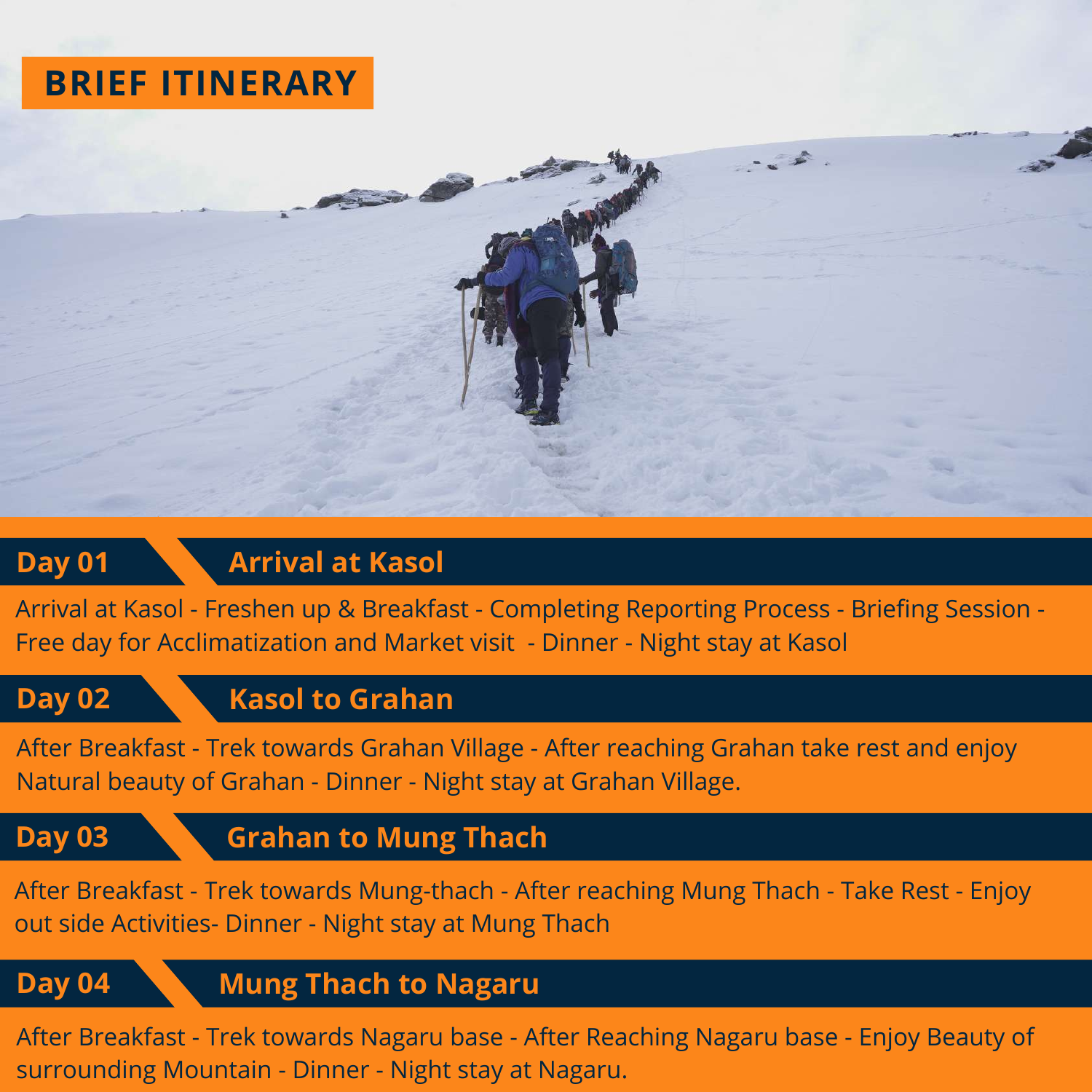# **Day 05 Nagaru - Sarpass Top Summit - Bhiskeri Thach**

After Breakfast - way to sarpass summit and cross the sar pass - then reached Bhiskeri Thach by downward snow slide. - Dinner - Night stay at Bhiskeri Thach

### **Day 06 Bhiskeri Thach - Barsheni - Manikaran**

After Breakfast - Descending towards Barsheni Village- then pickup for Manikaran. Depart for preferred Destination or Night stay at Camp site (As per your Package ) - Dinner - DJ Night and Night stay at Kasol

**Day 07 Free Day**

After Breakfast - Depart for Preferred Destination

# **PACKAGES**

| <b>PACKAGE TYPE</b>                     | <b>COST</b>          |
|-----------------------------------------|----------------------|
| <b>AHMEDABAD TO AHMEDABAD / SLEEPER</b> | ₹11450/- PER PERSON  |
| <b>AHMEDABAD TO AHMEDABAD / 3AC</b>     | ₹13450/- PER PERSON  |
| <b>SURAT TO SURAT / SLEEPER</b>         | ₹11950/- PER PERSON  |
| <b>SURAT TO SURAT / 3AC</b>             | ₹13950/- PER PERSON  |
| <b>MUMBAI TO MUMBAI/ SLEEPER</b>        | ₹12400/- PER PERSON  |
| <b>MUMBAI TO MUMBAI/ 3AC</b>            | ₹ 14900/- PER PERSON |
| <b>DELHI TO DELHI/VOLVO</b>             | ₹ 10500/- PER PERSON |
| <b>KASOL TO KASOL/7 DAYS</b>            | ₹7750/- PER PERSON   |
| <b>KASOL TO KASOL/6 DAYS</b>            | ₹7250/- PER PERSON   |

**FOR EX-DELHI / KASOL PACKAGE , DIRECTC REPORT AT ADDRESS GIVEN BY YOUR CORDINATOR**



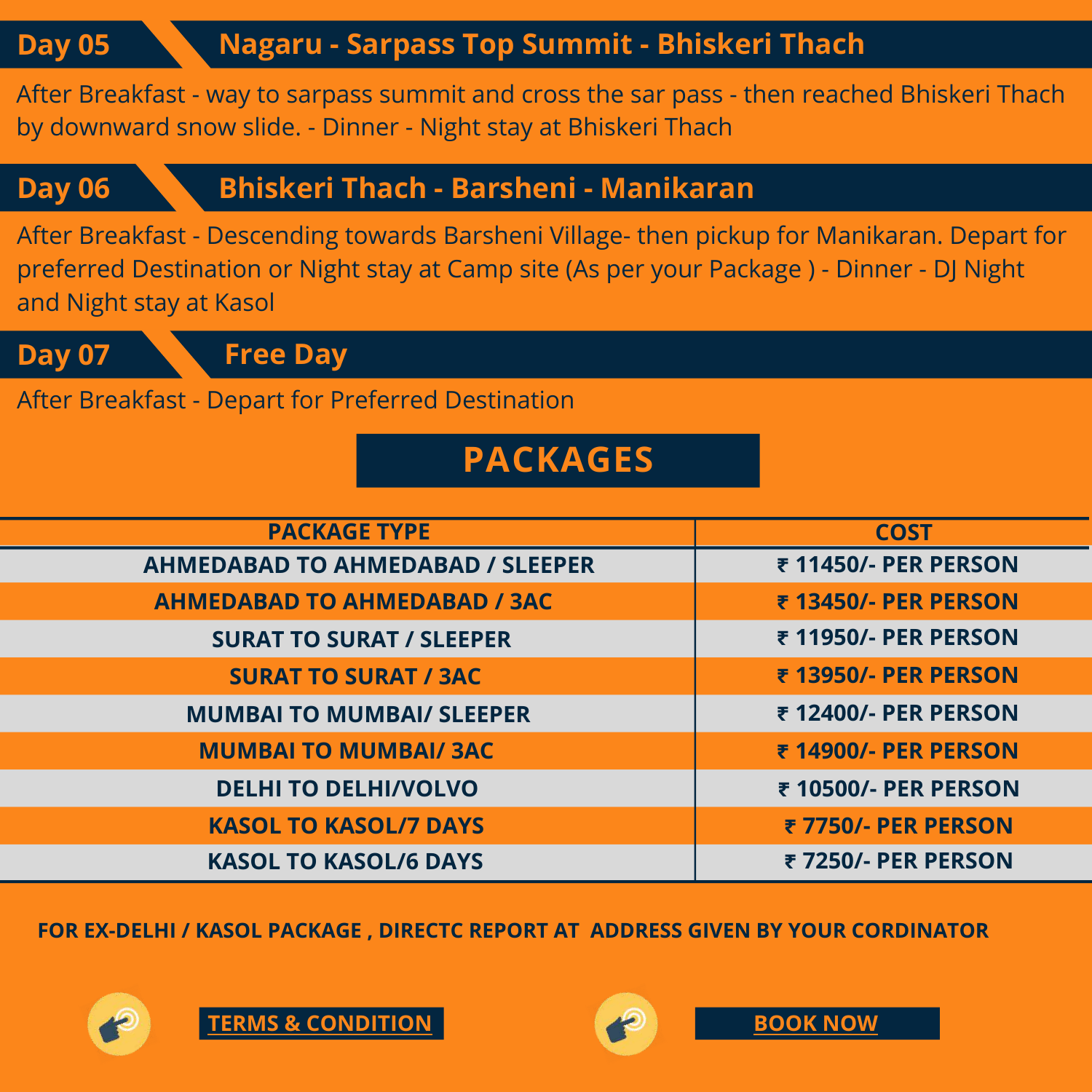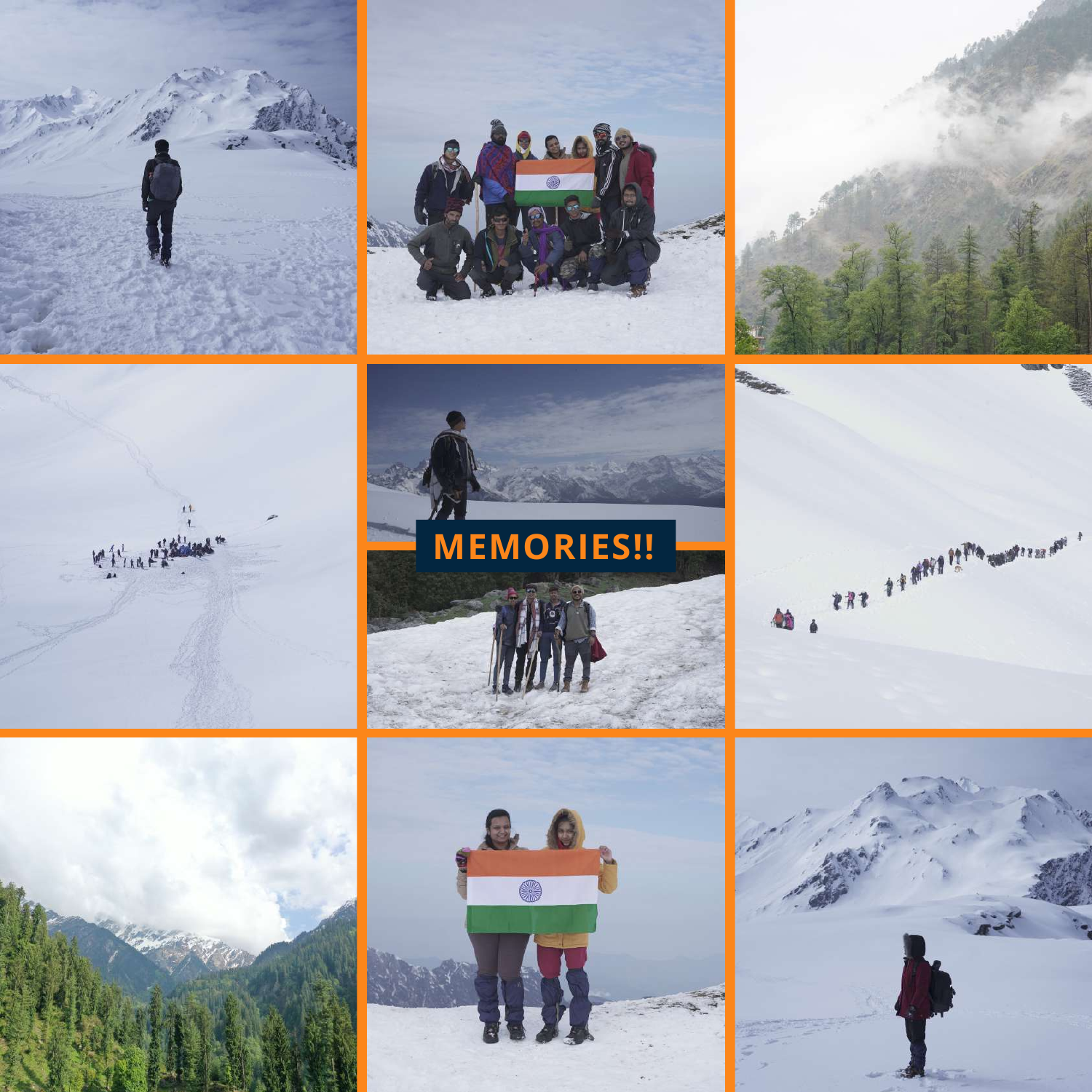# **INCLUSION & EXCLUSION**



### **INCLUSION**

- Train Tickets in Sleeper/ 3AC Class as per your Package
- Delhi-Kasol Return Volvo as per your Package
- Accommodation in Tents which is on sharing basis  $\bullet$
- Vegetarian Meals during Trek(Breakfast/Lunch/Dinner)
- Certified Mountaineering Guide, Cooks/Helper and Other requisite staff  $\bullet$
- Basic First Aid Kit, Oxygen Cylinders, Medicines etc. will be with guide/trek leader and at camp site as well to deal with emergencies
- All Trekking Forest Permits and Camping Charges

# **EXCLUSION**

- Any Entrance Fees of Monuments, Museum or Camera Charges etc
- Meals During Journey or Other not mentioned food  $\bullet$
- Any Activities Charges like Rive Rafting , Biking , Shikara Ride etc.
- Items of personal nature like porterage, tips, laundry, and mineral water etc.
- Expenses caused by factors beyond our control like rail and flight delays, roadblocks,  $\bullet$ political disturbances etc.
- Any other things not mentioned in Inclusion
- Travel insurances.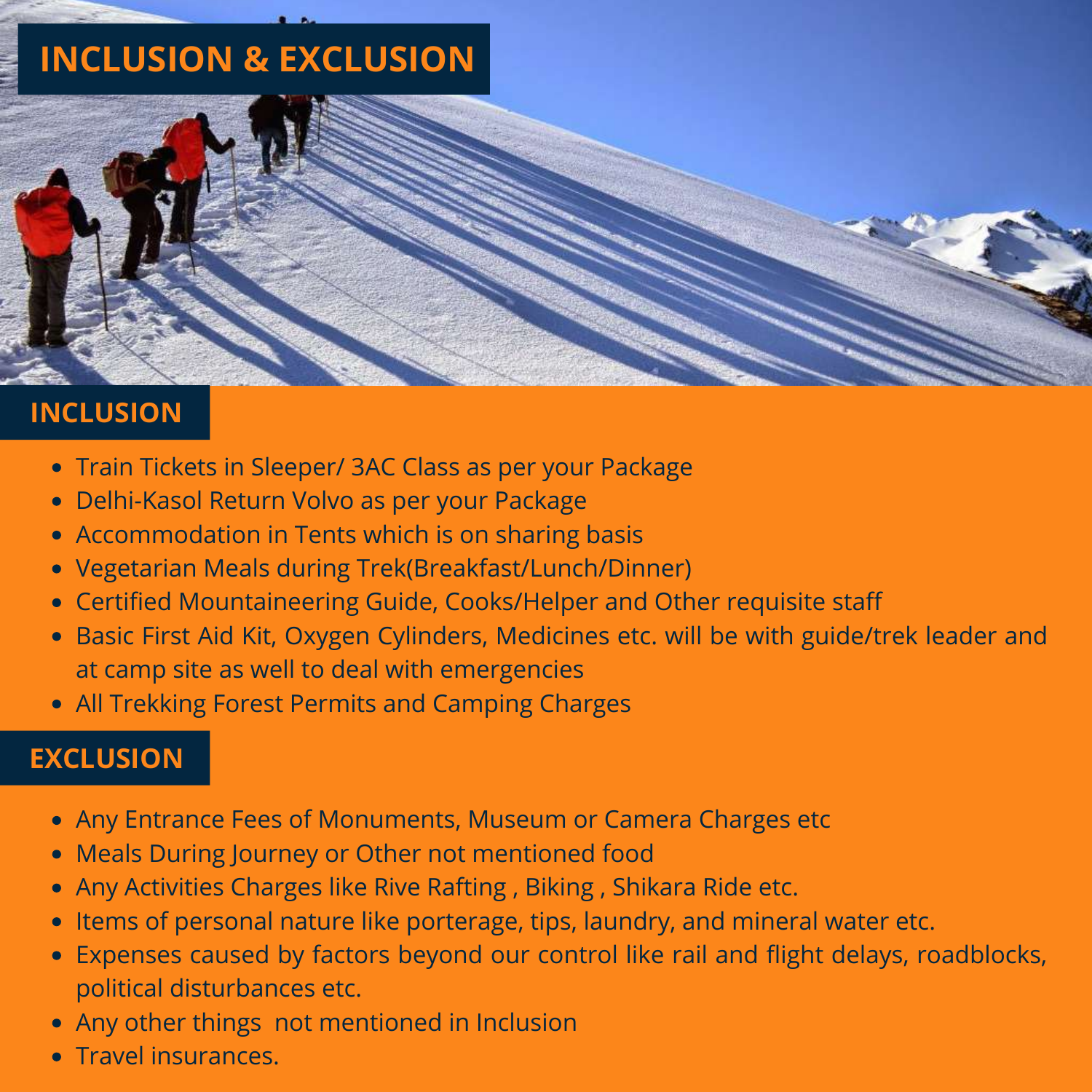

# **THINGS TO BE CARRY**

#### **Basic Essential:**

- Back Pack (50-60 liter) with Rain Cover /Rucksack  $\bullet$
- Basic Bag (20-30 liter) with Rain Cover/Carry Bag  $\bullet$
- 2 Water Bottles & Lunch Box  $\bullet$
- Sun Cap & UV Sun Goggles  $\bullet$
- Any Governments approved Original Identity  $\bullet$ Proof with 2 Xerox Copy
- Personal Medicines (If you required)  $\bullet$

### **Clothing Essential:**

- Warm Cloths (Good quality Jacket,  $\bullet$
- Thermal, Woolen Cap, Gloves (1 Waterproof + 1  $\bullet$ Woolen), and Shocks)
- Normal Cloths as per you require  $\bullet$
- Raincoat  $\bullet$

#### **Sanitary Essential:**

- Tooth Brush & Tooth Paste
- Lip Balm, Body Lotion, Sunscreen,
- Cold Cream, Face wash, Sanitizer
- Quick Dry Towel, Handkerchief

#### **Other Essential:**

- Good Quality Trekking Shoes with Good Rubber Sole
- Driving License (If you want
- Rent Bike for Ride)
- BSNL/Airtel SIM (Postpaid Only)
- Bedding & Snack for Travel
- Glucose,Chocolates, Biscuits and Nuts
- Mobile/Camera Chargers ,Powerbanks